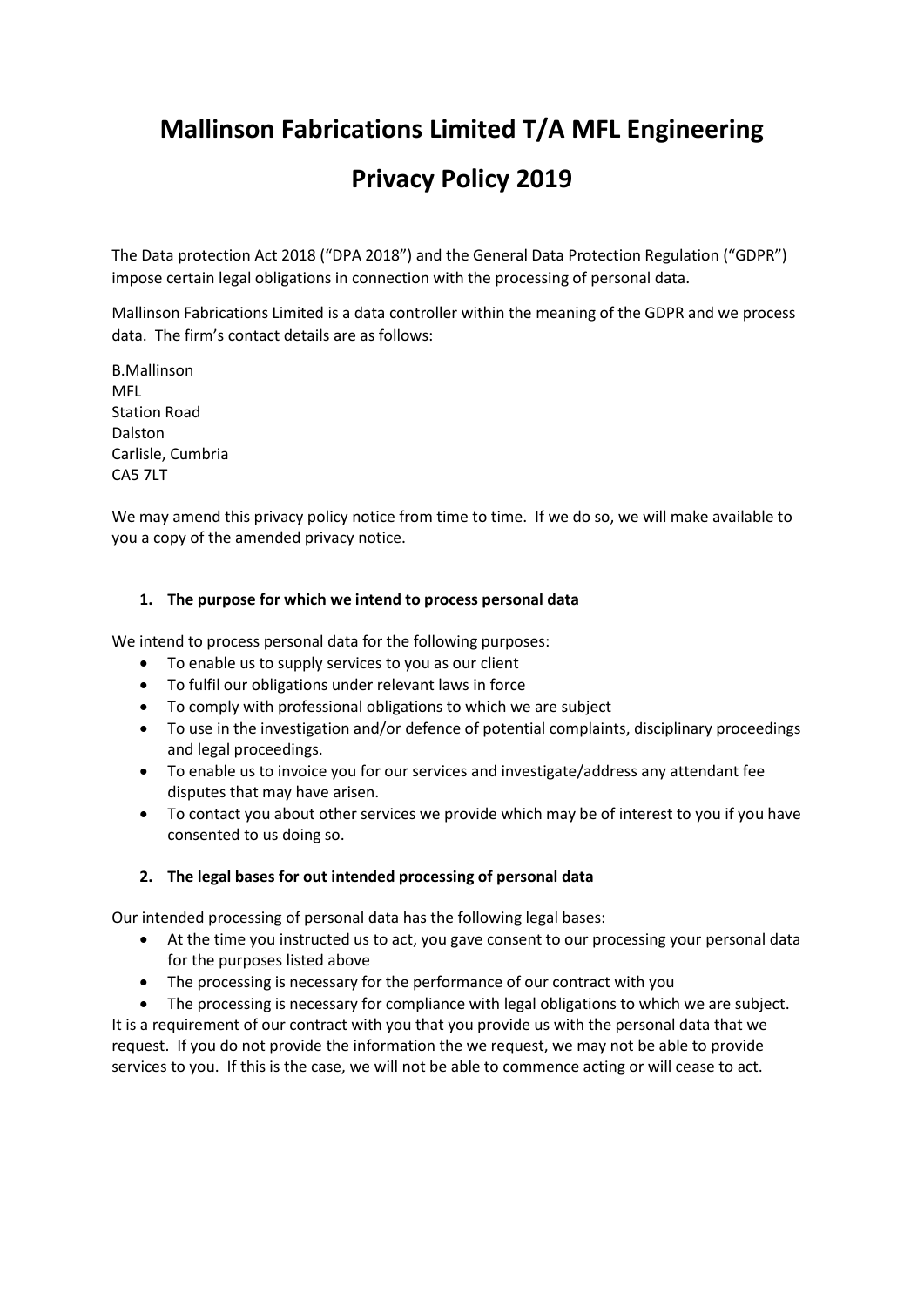## **3. Person/organisations to whom we may give personal data**

We may share data with:

- HMRC
- Insurers
- Debt collection service providers
- Product Manufacturers
- Accountants

If the law allows or requires us to do so, we may share your personal data with:

- The police and law enforcement agencies
- Courts and tribunals
- The Information Commissioner's Office (ICO)

We may need to share your personal data with third parties, identified above to comply with our legal obligations, including our legal obligations to you. If you ask us not to share your personal data with such third parties, we may cease to act.

**4.** Disclosure of your Personal Information

We may pass your personal data to third parties who are service providers, debt recovery agents, Field Tracing Agents and subcontractors to us, for the purposes of recovering monies owed to our firm and all within our legitimate interests.

## **5. Requesting personal data, we hold about you (subject to access requests)**

You have the right to request access to your personal data the we hold. Such requests are known as 'subject access requests' (SARs).

Please provide all SARs in writing marked for the attention of B.Mallinson.

To help us provide the information you want and deal with your request more quickly, you should include enough relevant details to enable us to verify your identity and locate the relevant information. For example, you should tell us:

- Your name and address
- The address where work took place
- The date when work took place
- Any invoice numbers relating to the work which took place
- What type of information you want to know?